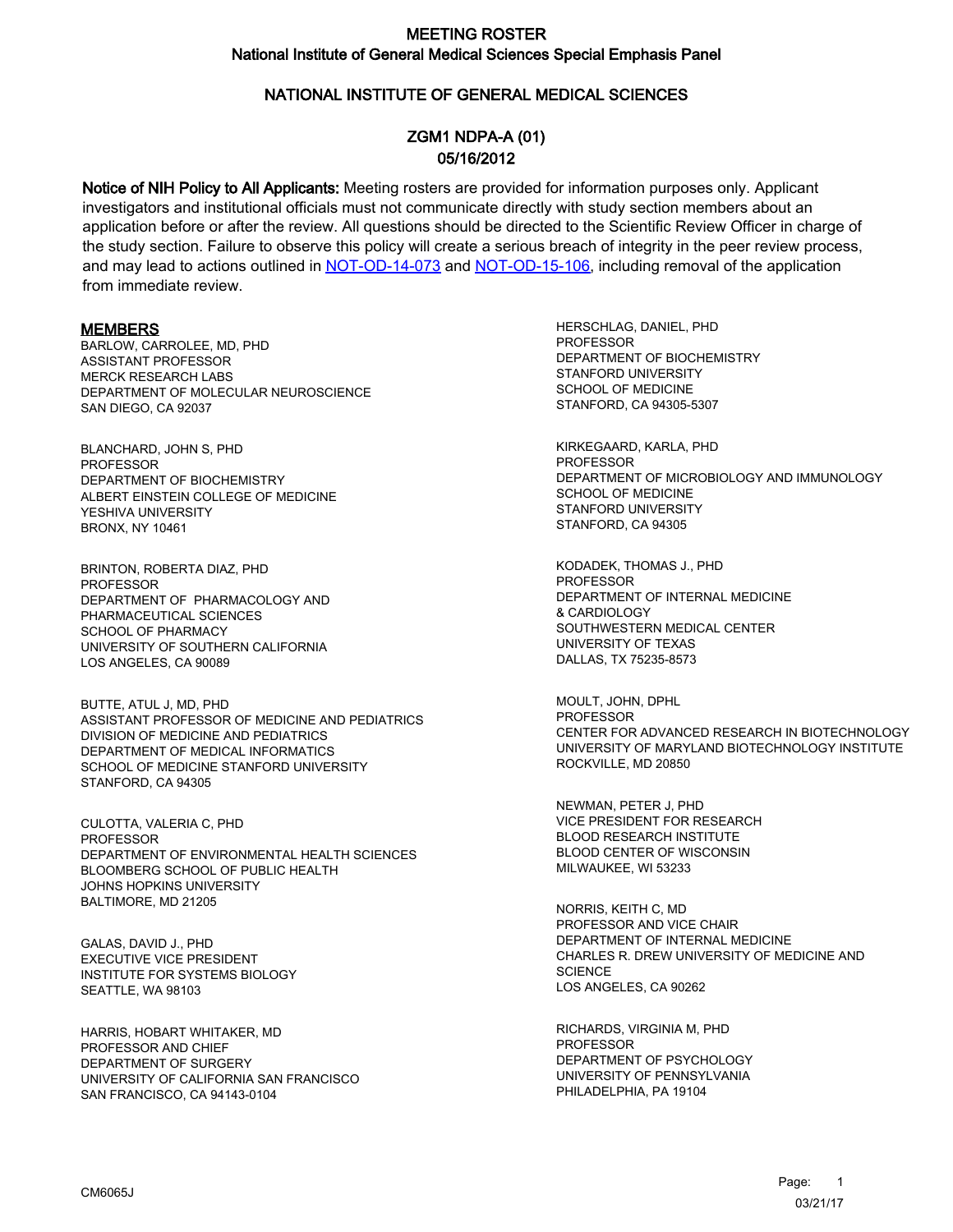## NATIONAL INSTITUTE OF GENERAL MEDICAL SCIENCES

## ZGM1 NDPA-A (01) 05/16/2012

Notice of NIH Policy to All Applicants: Meeting rosters are provided for information purposes only. Applicant investigators and institutional officials must not communicate directly with study section members about an application before or after the review. All questions should be directed to the Scientific Review Officer in charge of the study section. Failure to observe this policy will create a serious breach of integrity in the peer review process, and may lead to actions outlined in [NOT-OD-14-073](https://grants.nih.gov/grants/guide/notice-files/NOT-OD-14-073.html) and [NOT-OD-15-106,](https://grants.nih.gov/grants/guide/notice-files/NOT-OD-15-106.html) including removal of the application from immediate review.

YANAGISAWA, MASASHI, MD, PHD ASSOCIATE PROFESSOR DEPARTMENT OF MOLECULAR GENETICS UNIV. OF TX SOUTHWESTERN MED. CTR HOWARD HUGHES MEDICAL INSTITUTE DALLAS, TX 75235-9050

#### MAIL REVIEWER(S)

ALLISON, DAVID B, PHD PROFESSOR DEPARTMENT OF BIOSTATISTICS UNIVERSITY OF ALABAMA AT BIRMINGHAM BIRMINGHAM, AL 35294

ALTIERI, DARIO C., MD **DIRECTOR** DEPARTMENT OF CANCER BIOLOGY CANCER CENTER UNIVERSITY OF MASSACHUSETTS MEDICAL SCHOOL WORCESTER, MA 01605

ANTHONY, JAMES CHRISTOPHER, PHD PROFESSOR AND CHAIRMAN DEPARTMENT OF EPIDEMIOLOGY COLLEGE OF HUMAN MEDICINE MICHIGAN STATE UNIVERSITY EAST LANSING, MI 48824

ASARNOW, JOAN ROSENBAUM, PHD PROFESSOR DEPARTMENT OF PSYCHIATRY SCHOOL OF MEDICINE UCLA NEUROPSYCHIATRIC INST. LOS ANGELES, CA 90024

BAGBY, GROVER CARLTON, MD **PROFESSOR** DEPARTMENT OF MOLECULAR AND MEDICAL GENETICS OREGON HEALTH SCIENCES UNIVERSITY PORTLAND, OR 97239

BALKE, C WILLIAM, MD ASSOCIATE PROVOST FOR CLINICAL AND TRANSLATIONAL **SCIENCE** CTSI CLINICAL RESEARCH CENTERS UNIVERSITY OF CALIFORNIA, SAN FRANCISCO SAN FRANCISCO, CA 94143

BARGMANN, CORNELIA I, PHD PROFESSOR LABORATORY OF NEURAL CIRCUITS AND BEHAVIOR THE ROCKEFELLER UNIVERSITY NEW YORK, NY 10021

BARRETT, LISA FELDMAN, PHD DISTINGUISHED PROFESSOR DEPARTMENT OF PSYCHOLOGY NORTHEASTERN UNIVERSITY BOSTON, MA 02115

BEACHY, ROGER, PHD PRESIDENT DONALD DANFORTH PLANT SCIENCE CENTER ST. LOUIS, MO 63132

BEAN, BRUCE P, PHD PROFESSOR DEPARTMENT OF NEUROBIOLOGY SCHOOL OF MEDICINE HARVARD UNIVERSITY BOSTON, MA 02115

BELFORT, MARLENE, PHD DISTINGUISHED PROFESSOR WADSWORTH CENTER FOR MEDICAL SCIENCES NEW YORK STATE DEPARTMENT OF HEALTH ALBANY, NY 12208

BERRY, DONNA L., PHD, RN ASSOCIATE PROFESSOR DANA-FARBER CANCER INSTITUTE BOSTON, MA 02115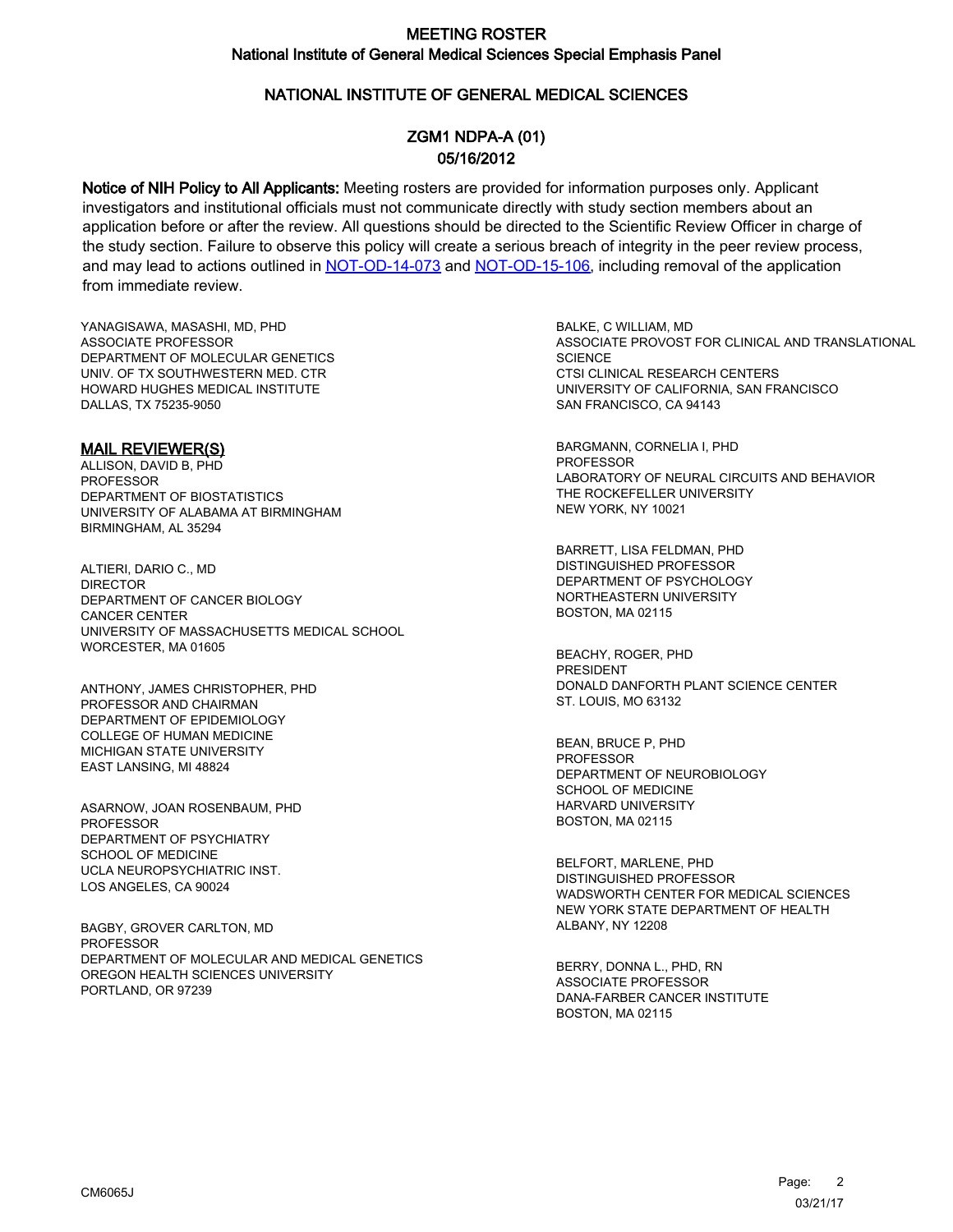### NATIONAL INSTITUTE OF GENERAL MEDICAL SCIENCES

## ZGM1 NDPA-A (01) 05/16/2012

Notice of NIH Policy to All Applicants: Meeting rosters are provided for information purposes only. Applicant investigators and institutional officials must not communicate directly with study section members about an application before or after the review. All questions should be directed to the Scientific Review Officer in charge of the study section. Failure to observe this policy will create a serious breach of integrity in the peer review process, and may lead to actions outlined in [NOT-OD-14-073](https://grants.nih.gov/grants/guide/notice-files/NOT-OD-14-073.html) and [NOT-OD-15-106,](https://grants.nih.gov/grants/guide/notice-files/NOT-OD-15-106.html) including removal of the application from immediate review.

BOAHEN, KWABENA, PHD ASSOCIATE PROFESSOR BIOENGINEERING DEPARTMENT STANFORD UNIVERSITY STANFORD, CA 94305

BODEN-ALBALA, BERNADETTE MARIE, DRPH, PHD ASSISTANT PROFESSOR DEPARTMENT OF NEUROLOGY THE NEUROLOGICAL INSTITUTE OF NEW YORK COLUMBIA UNIVERSITY MEDICAL CENTER NEW YORK, NY 10032

BONINI, NANCY M, PHD PROFESSOR AND INVESTIGATOR DEPARTMENT OF BIOLOGY AND HOWARD HUGHES MEDICAL INSTITUTE UNIVERSITY OF PENNSYLVANIA PHILADELPHIA, PA 19104

BRIEHL, MARGARET M, PHD UNIVERSITY OF ARIZONA COLLEGE OF MEDICINE TUCSON, AZ 85724

BURGESS, DAVID, PHD PROFESSOR DEPARTMENT OF BIOLOGY BOSTON COLLEGE CHESTNUT HILL, MA 02167

CAMPER, SALLY A., PHD PROFESSOR DEPARTMENT OF HUMAN GENETICS UNIVERSITY OF MICHIGAN MEDICAL SCHOOL ANN ARBOR, MI 48109-0638

CARLSON, BARBARA WAAG, BSN, PHD, RN ASSISTANT PROFESSOR SCHOOL OF NURSING UNIVERSITY OF NORTH CAROLINA CHAPEL HILL, NC 27599

CARSON, BENJAMIN S SR, MD DIRECTOR OF PEDIATRIC NEUROSURGERY DEPARTMENT OF NEUROSURGERY SCHOOL OF MEDICINE JOHNS HOPKINS UNIVERSITY BALTIMORE, MD 21205

CASADEVALL, ARTURO, MD, PHD PROFESSOR DEPARTMENT OF MEDICINE ALBERT EINSTEIN COLLEGE OF MEDICINE BRONX, NY 10461

CASKEY, C THOMAS, MD PROFESSOR DEPARTMENT OF MEDICINE COLLEGE OF MEDICINE BAYLOR COLLEGE OF MEDICINE HOUSTON, TX 77030

CHAKRABORTY, ARUP K., PHD **PROFESSOR** DEPARTMENT OF CHEMICAL ENGINEERING MASSACHUSETTS INSTITUTE OF TECHNOLOGY CAMBRIDGE, MA 02139

CHERRY, SIMON R, PHD PROFESSOR DEPARTMENT OF BIOMEDICAL ENGINEERING UNIVERSITY OF CALIFORNIA, DAVIS DAVIS, CA 95616

CHURCHLAND, PATRICIA PROFESSOR LA JOLLA, CA 92093

COFFEY, ROBERT J JR, MD **PROFESSOR** DEPARTMENTS OF MEDICINE & DEVELOPMENTAL BIOLOGY VANDERBILT UNIVERSITY SCHOOL OF MEDICINE NASHVILLE, TN 37232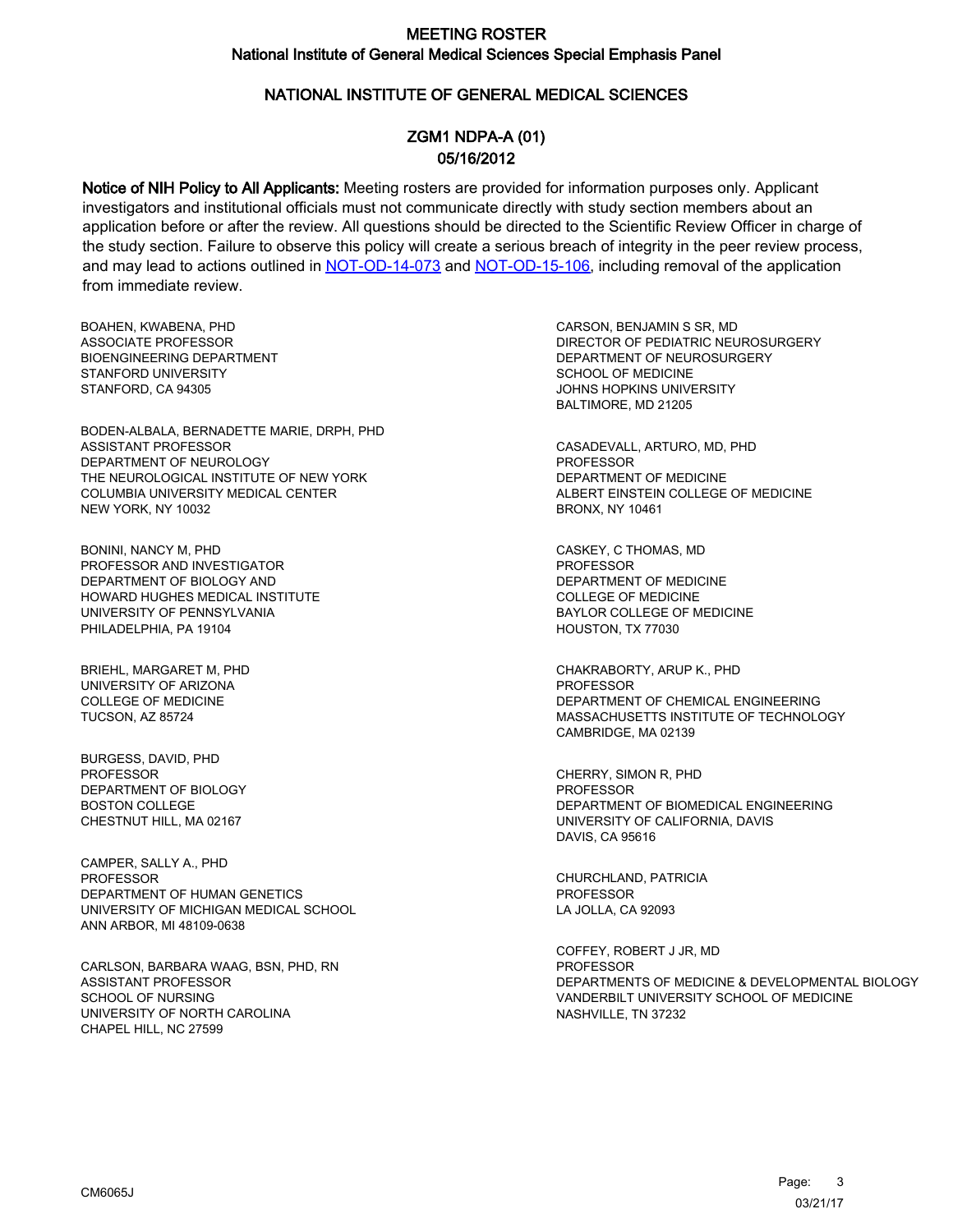### NATIONAL INSTITUTE OF GENERAL MEDICAL SCIENCES

## ZGM1 NDPA-A (01) 05/16/2012

Notice of NIH Policy to All Applicants: Meeting rosters are provided for information purposes only. Applicant investigators and institutional officials must not communicate directly with study section members about an application before or after the review. All questions should be directed to the Scientific Review Officer in charge of the study section. Failure to observe this policy will create a serious breach of integrity in the peer review process, and may lead to actions outlined in [NOT-OD-14-073](https://grants.nih.gov/grants/guide/notice-files/NOT-OD-14-073.html) and [NOT-OD-15-106,](https://grants.nih.gov/grants/guide/notice-files/NOT-OD-15-106.html) including removal of the application from immediate review.

CORVERA, SILVIA, MD **PROFESSOR** PROGRAM IN MOLECULAR MEDICINE UNIVERSITY OF MASSACHUSETTS MEDICAL SCHOOL WORCESTER, MA 01615

COWLEY, ALLEN W JR, PHD CHAIRMAN DEPARTMENT OF PHYSIOLOGY SCHOOL OF MEDICINE MEDICAL COLLEGE OF WISCONSIN MILWAUKEE, WI 53226

CSERNANSKY, JOHN G, MD PROFESSOR DEPARTMENT OF PSYCHIATRY AND BEHAVIORAL SCIENCES NORTHWESTERN FEINBERG SCHOOL OF MEDICINE CHICAGO, IL 60611

DANI, JOHN A., PHD PROFESSOR DEPARTMENT OF NEUROSCIENCE BAYLOR COLLEGE OF MEDICINE HOUSTON, TX 77030

DAVIDSON, BEVERLY L, PHD ROY J. CARVER PROFESSOR IN INTERNAL MEDICINE DEPARTMENT OF INTERNAL MEDICINE, NEUROLOGY, PHYSIOLOGY AND BIOPHYSICS UNIVERSITY OF IOWA COLLEGE OF MEDCINE IOWA CITY, IA 52242

DAVIDSON, RICHARD J, PHD VILAS PROFESSOR DEPARTMENT OF PSYCHOLOGY COLLEGE OF LETTERS AND SCIENCE UNIVERSITY OF WISCONSIN-MADISON MADISON, WI 53706

DEANGELIS, GREGORY C, PHD PROFESSOR DEPARTMENT OF BRAIN AND COGNITIVE SCIENCE CENTER FOR VISUAL SCIENCE UNIVERSITY OF ROCHESTER ROCHESTER, NY 14627

DETELS, ROGER, MD, DRPH PROFESSOR OF EPIDEMIOLOGY DEPARTMENT OF EPIDEMIOLOGY SCHOOL OF PUBLIC HEALTH UNIVERSITY OF CALIFORNIA, LOS ANGELES LOS ANGELES, CA 90024

DISCHER, DENNIS E., PHD PROFESSOR DEPARTMENTS OF CHEMICAL, BIOMOLECULAR ENGINEERING, CELL AND MOLECULAR BIOLOGY UNIVERSITY OF PENNSYLVANIA PHILADELPHIA, PA 19104

DOBKIN, BRUCE HARVEY, MD **PROFESSOR** DEPARTMENT OF NEUROLOGY REED NEUROLOGIC RESEARCH CENTER UNIVERSITY OF CALIFORNIA, LOS ANGELES SCHOOL OF MEDICINE SCHOOL OF MEDICINE LOS ANGELES, CA 90095

DUBNO, JUDY R., PHD PROFESSOR DEPARTMENT OF OTOLARYNGOLOGY HEAD AND NECK SURGERY MEDICAL UNIVERSITY OF SOUTH CAROLINA CHARLESTON, SC 29425

ELLINGROD, VICKI L, PHMD ASSOCIATE PROFESSOR PHARMACOGENETICS LABORATORY IN THE CENTER FOR GENE TARGETED DRUG THERAPY UNIVERSITY OF MICHIGAN COLLEGE OF PHARMACY ANN ARBOR, MI 48109

ESCALANTE, JORGE C, PHD IRA BALDWIN PROFESSOR DEPARTMENT OF BACTERIOLOGY UNIVERSITY OF WISCONSIN MADISON, WI 53726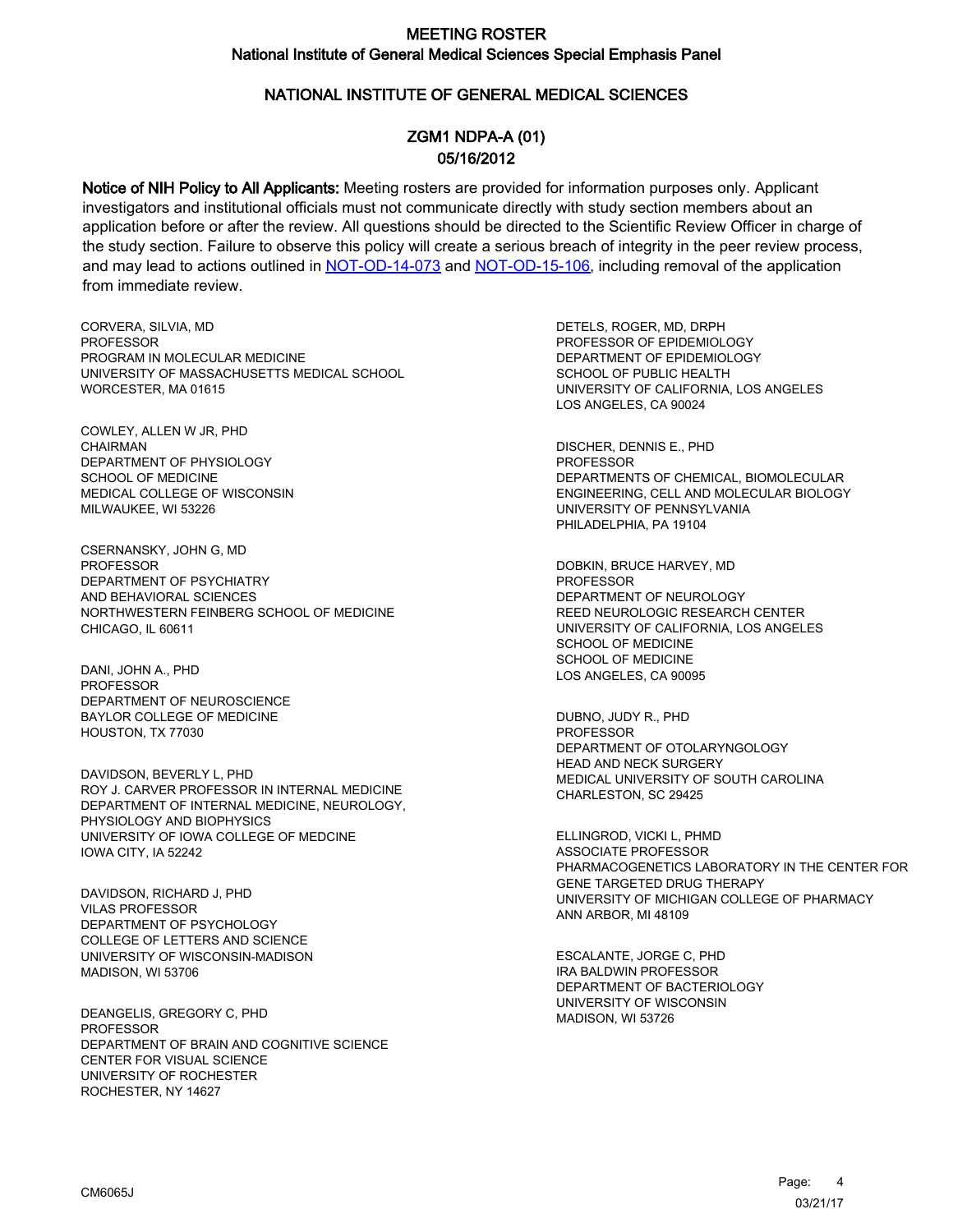## NATIONAL INSTITUTE OF GENERAL MEDICAL SCIENCES

## ZGM1 NDPA-A (01) 05/16/2012

Notice of NIH Policy to All Applicants: Meeting rosters are provided for information purposes only. Applicant investigators and institutional officials must not communicate directly with study section members about an application before or after the review. All questions should be directed to the Scientific Review Officer in charge of the study section. Failure to observe this policy will create a serious breach of integrity in the peer review process, and may lead to actions outlined in [NOT-OD-14-073](https://grants.nih.gov/grants/guide/notice-files/NOT-OD-14-073.html) and [NOT-OD-15-106,](https://grants.nih.gov/grants/guide/notice-files/NOT-OD-15-106.html) including removal of the application from immediate review.

FAUSTMAN, ELAINE M, PHD **PROFESSOR** DEPARTMENT OF ENVIRONMENTAL AND OCCUPATIONAL HEALTH UNIVERSITY OF WASHINGTON SCHOOL OF PUBLIC HEALTH AND COMMUNITY MEDICINE SEATTLE, WA 98105-6099

FLANDERS, MARTHA, PHD PROFESSOR DEPARTMENT OF NEUROSCIENCE UNIVERSITY OF MINNESOTA MINNEAPOLIS, MN 55455

FODOR, STEPHEN P.A., PHD AFFYMETRIX SANTA CLARA, CA 95051

FOXMAN, BETSY, PHD HUNEIN F. AND HILDA MAASSAB ENDOWED PROFESSOR DEPARTMENT OF EPIDEMIOLOGY SCHOOL OF PUBLIC HEALTH UNIVERSITY OF MICHIGAN ANN ARBOR, MI 48109

FRASER-LIGGETT, CLAIRE M, PHD VICE PRESIDENT FOR RESEARCH AND DIRECTOR, DEPARTMENT OF MICROBIAL GENOMICS INSTITUTE OF GENOME SCIENCES UNIVERSITY OF MARYLAND SCHOOL OF MEDICINE BALTIMORE, MD 21201

GALBRAITH, RICHARD A., MD, PHD PROFESSOR OF MEDICINE UNIVERSITY OF VERMONT SCHOOL OF MEDICINE BURLINGTON, VT 05401

GARNER, HAROLD R, PHD PROFESSOR DEPARTMENT OF BIOCHEMISTRY UNIVERSITY OF TEXAS, SOUTHWESTERN MEDICAL CENTER DALLAS, TX 75390

GHOSH, INDRANEEL, PHD ASSOCIATE PROFESSOR DEPARTMENT OF CHEMISTRY UNIVERSITY OF ARIZONA TUCSON, AZ 85721

GRIENDLING, KATHY K, PHD PROFESSOR DEPARTMENT OF MEDICINE DIVISION OF CARDIOLOGY EMORY UNIVERSITY ATLANTA, GA 30322

GROVE, ELIZABETH ANN, PHD ASSOCIATE PROFESSOR DEPARTMENTS OF NEUROBIOLOGY, PHARMACOLOGY, AND PHYSIOLOGY UNIVERSITY OF CHICAGO CHICAGO, IL 60637

HARPER, MICHAEL J. K., PHD, SCD PROFESSOR DEPARTMENT OF OBSTETRICS/GYNECOLOGY EASTERN VIRGINIA MEDICAL SCHOOL ARLINGTON, VA 22209

HAZEN, STANLEY L, MD, PHD PROFESSOR CENTER FOR CARDIOVASCULAR DIAGNOSTICS AND PREVENTION DEPARTMENT OF CELL BIOLOGY CLEVELAND CLINIC FOUNDATION CLEVELAND, OH 44195

HOPPER, ANITA K, PHD PROFESSOR DEPT OF BIOCHEMISTRY & MOLECULAR BIOLOGY PENN STATE UNIV COLLEGE OF MEDICINE HERSHEY, PA 17033

HU, JENNIFER J, PHD PROFESSOR AND CO-DIRECTOR, BIOBEHAVIORAL DEPARTMENT OF EPIDEMILOGY AND PUBLIC HEALTH SCHOOL OF MEDICINE UNIVERSITY OF MIAMI MIAMI, FL 33136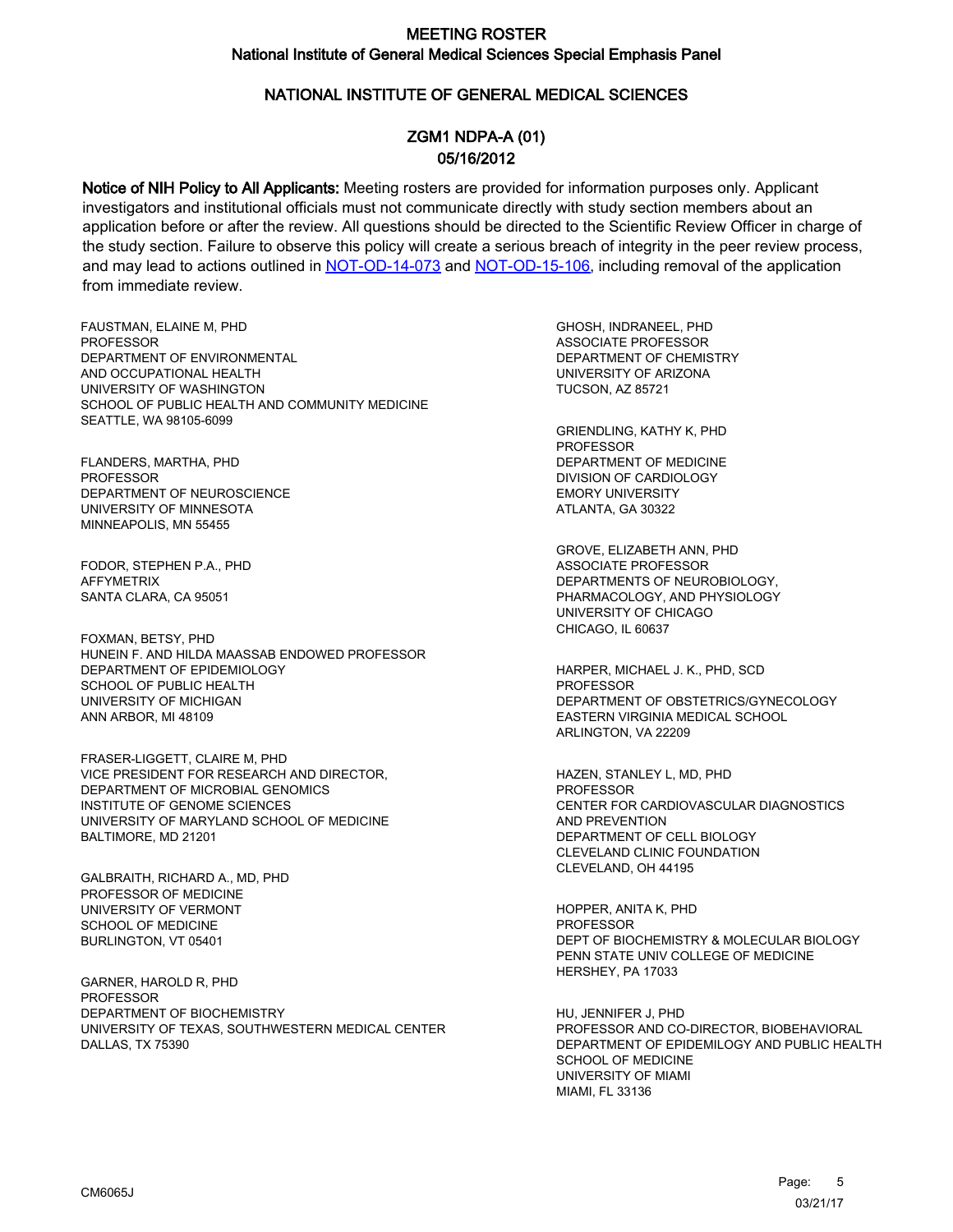## NATIONAL INSTITUTE OF GENERAL MEDICAL SCIENCES

## ZGM1 NDPA-A (01) 05/16/2012

Notice of NIH Policy to All Applicants: Meeting rosters are provided for information purposes only. Applicant investigators and institutional officials must not communicate directly with study section members about an application before or after the review. All questions should be directed to the Scientific Review Officer in charge of the study section. Failure to observe this policy will create a serious breach of integrity in the peer review process, and may lead to actions outlined in [NOT-OD-14-073](https://grants.nih.gov/grants/guide/notice-files/NOT-OD-14-073.html) and [NOT-OD-15-106,](https://grants.nih.gov/grants/guide/notice-files/NOT-OD-15-106.html) including removal of the application from immediate review.

HUNG, DEBORAH T, MD, PHD ASSISTANT PROFESSOR DEPARTMENT OF MOLECULAR BIOLOGY MASSACHUSETTS GENERAL HOSPITAL BOSTON, MA 02114

HUNKAPILLER, MICHAEL W., PHD EXECUTIVE VICE PRESIDENT ALLOY VENTURES PALO ALTO, CA 94301

HUNTER, LAWRENCE E, PHD PROFESSOR DEPARTMENT OF PHARMACOLOGY UNIVERSITY OF COLORADO HEALTH SCIENCES CENTER DENVER, CO 80262

HYMAN, LINDA E., PHD ASSOCIATE PROVOST OF GRADUATE MEDICAL SCIENCES AND PROFESSOR, DEPARTMENT OF MICROBIOLOGY DIVISION OF GRADUATE MEDICAL SCIENCES BOSTON UNIVERSITY BOSTON, MA 02118

JEN-JACOBSON, LINDA, PHD PROFESSOR DEPARTMENT OF BIOLOGICAL SCIENCES FACULTY OF ARTS AND SCIENCES UNIVERSITY OF PITTSBURGH PITTSBURGH, PA 15260

JUSTICE, AMY CAROLINE, MD, PHD PROFESSOR OF MEDICINE DEPARTMENT OF MEDICINE AND PUBLIC HEALTH SCHOOL OF MEDICINE YALE UNIVERSITY WEST HAVEN, CT 06516

KAMM, ROGER D., PHD PROFESSOR DEPARTMENT OF MECHANICAL AND BIOLOGICAL ENGINEERING MASSACHUSETTS INSTITUTE OF TECHNOLOGY CAMBRIDGE, MA 02139

KENNEDY, MARY B, PHD PROFESSOR DIVISION OF BIOLOGY CALIFORNIA INSTITUTE OF TECHNOLOGY PASADENA, CA 91125

KINNAMON, SUE, PHD PROFESSOR UNIVERSITY OF COLORADO DENVER AURORA, CO 80045

KOIDE, SHOHEI, PHD ASSOCIATE PROFESSOR DEPARTMENT OF BIOCHEMISTRY AND MOLECULAR BIOLOGY THE UNIVERSITY OF CHICAGO CHICAGO, IL 60637

LEE, CHENG C, PHD ASSOCIATE PROFESSOR BAYLOR COLLEGE OF MEDICINE HOUSTON, TX 77030

LEVITT, MICHAEL, PHD PROFESSOR DEPARTMENT OF STRUCTURAL BIOLOGY STANFORD UNIVERSITY STANFORD, CA 94305

LEWIS, DOROTHY E, PHD **PROFESSOR** DIVISION OF INFECTIOUS DISEASES DEPARTMENT OF INTERNAL MEDICINE UNIVERSITY OF TEXAS HEALTH SCIENCE CENTER HOUSTON, TX 77030

LI, CHENZHONG, PHD ASSISTANT PROFESSOR DEPARTMENT OF BIOMEDICAL ENGINEERING FLORIDA INTERNATIONAL UNIVERSITY MIAMI, FL 33174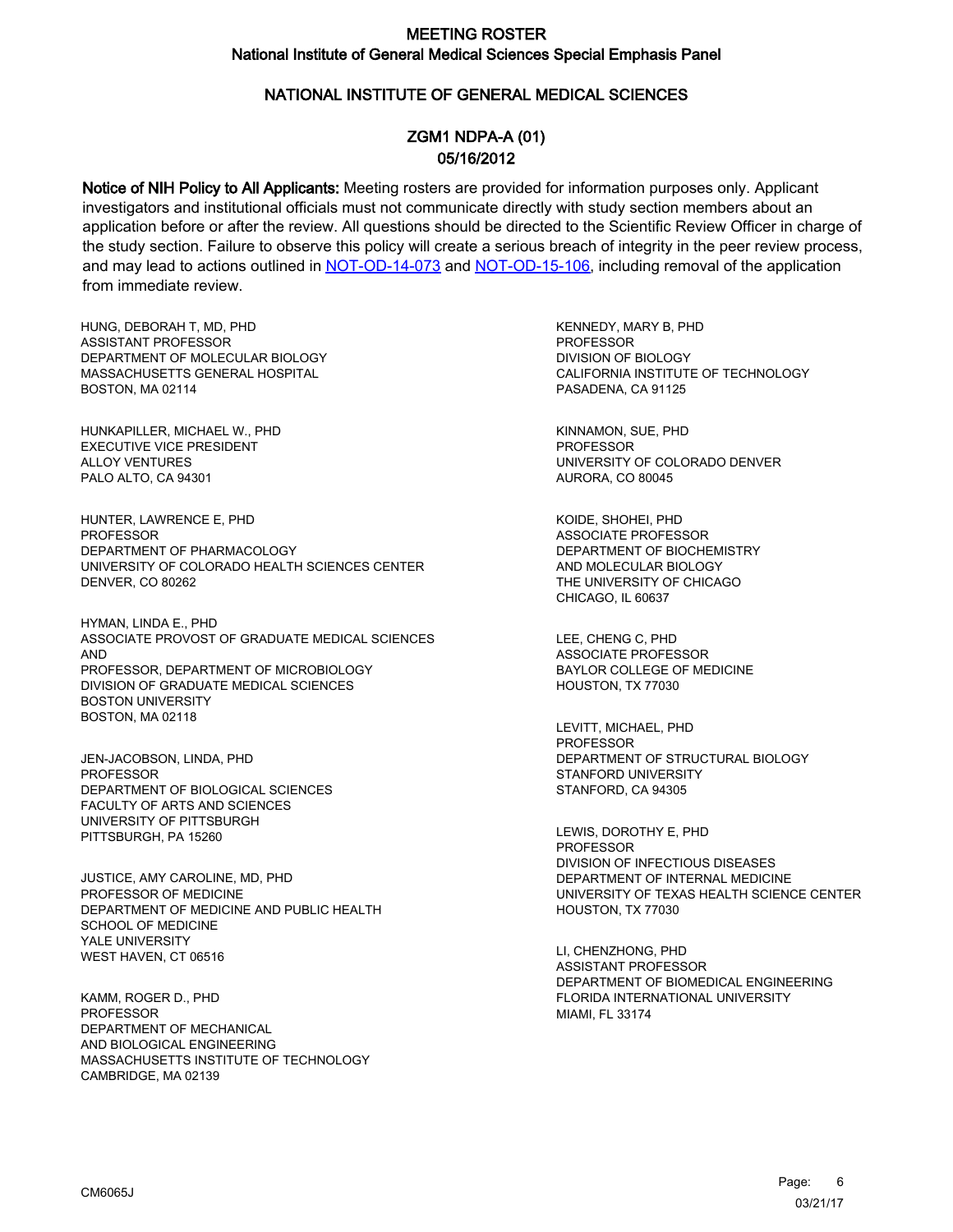## NATIONAL INSTITUTE OF GENERAL MEDICAL SCIENCES

# ZGM1 NDPA-A (01) 05/16/2012

Notice of NIH Policy to All Applicants: Meeting rosters are provided for information purposes only. Applicant investigators and institutional officials must not communicate directly with study section members about an application before or after the review. All questions should be directed to the Scientific Review Officer in charge of the study section. Failure to observe this policy will create a serious breach of integrity in the peer review process, and may lead to actions outlined in [NOT-OD-14-073](https://grants.nih.gov/grants/guide/notice-files/NOT-OD-14-073.html) and [NOT-OD-15-106,](https://grants.nih.gov/grants/guide/notice-files/NOT-OD-15-106.html) including removal of the application from immediate review.

LIECHTY, EDWARD A, MD **PROFESSOR** DEPARTMENT OF PEDIATRICS INDIANA UNIVERSITY SCHOOL OF MEDICINE INDIANAPOLIS, IN 46202-5210

LITTLETON, JOHN M, MD, PHD PROFESSOR UNIVERSITY OF KENTUCKY DEPT OF PHARMACOLOGY LEXINGTON, KY 40546-0236

LOVERDE, PHILIP T, PHD PROFESSOR DEPARTMENT OF BIOCHEMISTRY AND PATHOLOGY UNIVERSITY OF TEXAS HEALTH SCIENCE CENTER SAN ANTONIO, TX 78229

LU, YI, PHD DEPARTMENT OF CHEMISTRY UNIVERSITY OF ILLINOIS URBANA, IL 61801

MACLEISH, PETER RAYMOND, PHD, MD PROFESSOR OF NEUROSCIENCE CHAIR, DEPARTMENT OF ANATOMY AND NEUROBIOLOGY DIRECTOR, NEUROSCIENCE INSTITUTE MOREHOUSE SCHOOL OF MEDICINE ATLANTA, GA 30310

MALASPINA, DOLORES, MD PROFESSOR DEPARTMENT OF PSYCHIATRY AND ENVIRONMENTAL MEDICINE NEW YORK UNIVERSITY NEW YORK, NY 10016

MALIK, ASRAR B., PHD DISTINGUISHED PROFESSOR AND HEAD DEPARTMENT OF PHARMACOLOGY COLLEGE OF MEDICINE UNIVERSITY OF ILLINOIS CHICAGO, IL 60612

MAO, HAI-QUAN, PHD DEPARTMENT OF MATERIALS SCIENCE AND BIOMEDICAL ENGINEERING JOHNS HOPKINS UNIVERSITY BALTIMORE, MD 21218

MEADE, THOMAS J., PHD EILEEN M. FOELL PROFESSOR DEPARTMENT OF CHEMISTRY, BIOCHEMISTRY, AND MOLECULAR & CELL BIOLOGY, NEUROBIOLOGY & PHYSIOLOGY AND RADIOLOGY NORTHWESTERN UNIVERSITY EVANSTON, IL 60208

MITCHELL, GORDON STEWART, PHD PROFESSOR AND CHAIR DEPARTMENT OF COMPARATIVE BIOSCIENCE SCHOOL OF VETERINARY MEDICINE UNIVERSITY OF WISCONSIN-MADISON MADISON, WI 53706

MOCK, DONALD M, MD, PHD PROFESSOR DEPARTMENT OF BIOCHEMISTRY, MOLECULAR BIOLOGY AND PEDIATRICS UNIVERSITY OF ARKANSAS MEDICAL SCIENCES LITTLE ROCK, AR 72202

MONTGOMERY, ROBERT R JR, MD PROFESSOR AND VICE CHAIR FOR RESEARCH BLOOD RESEARCH INSTITUTE DEPARTMENT OF PEDIATRICS MEDICAL COLLEGE OF WISCONSIN MILWAUKEE, WI 53226

MOORE, IDA MARIE, DNSC, RN, FAAN PROFESSOR AND DIRECTOR DIVISION OF NURSING PRACTICE COLLEGE OF NURSING UNIVERSITY OF ARIZONA TUCSON, AZ 85721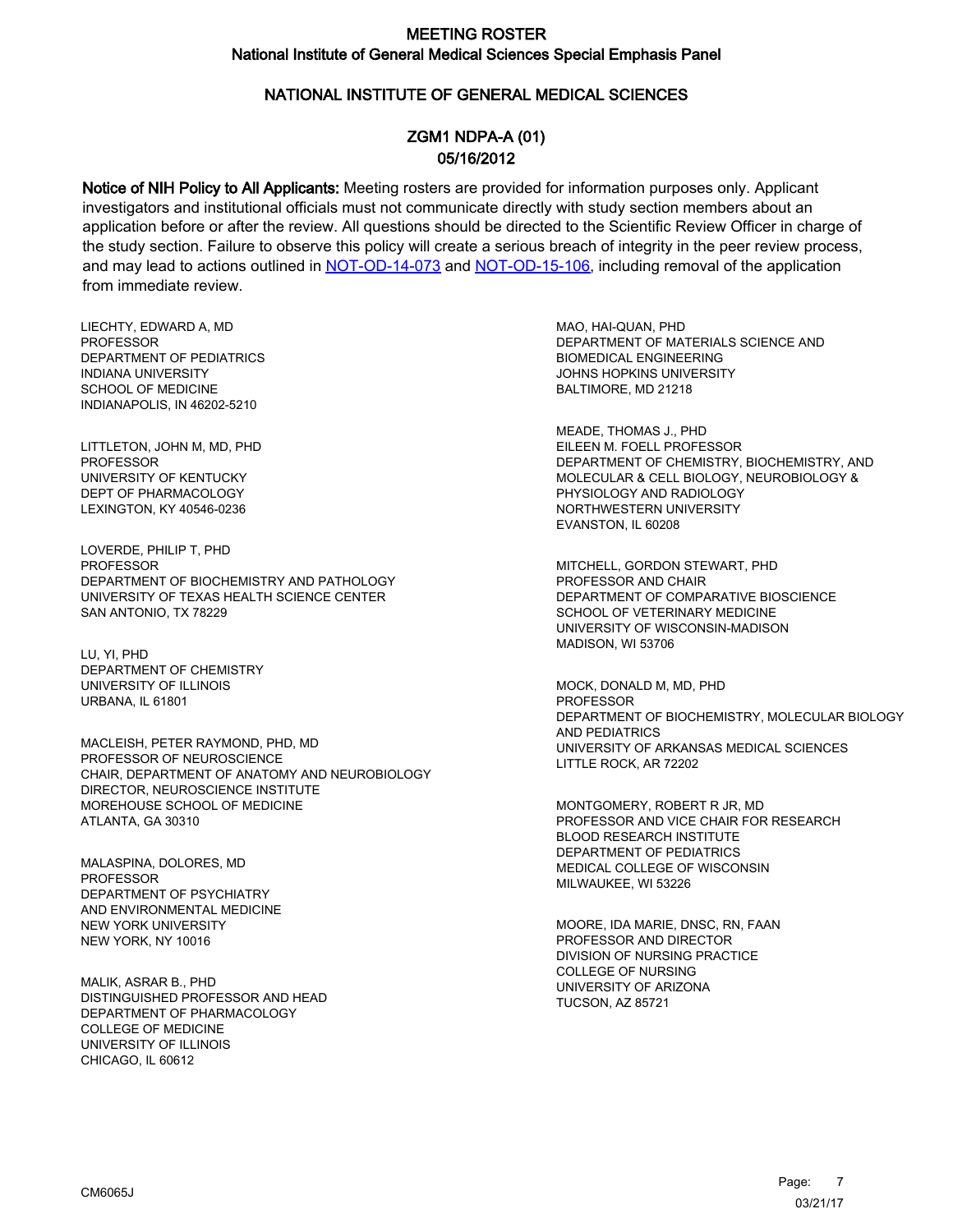### NATIONAL INSTITUTE OF GENERAL MEDICAL SCIENCES

## ZGM1 NDPA-A (01) 05/16/2012

Notice of NIH Policy to All Applicants: Meeting rosters are provided for information purposes only. Applicant investigators and institutional officials must not communicate directly with study section members about an application before or after the review. All questions should be directed to the Scientific Review Officer in charge of the study section. Failure to observe this policy will create a serious breach of integrity in the peer review process, and may lead to actions outlined in [NOT-OD-14-073](https://grants.nih.gov/grants/guide/notice-files/NOT-OD-14-073.html) and [NOT-OD-15-106,](https://grants.nih.gov/grants/guide/notice-files/NOT-OD-15-106.html) including removal of the application from immediate review.

MOSMANN, TIM, PHD PROFESSOR AND DIRECTOR CENTER FOR VACCINE BIOLOGY AND IMMUNOLOGY SCHOOL OF MEDICINE AND DENTISTRY UNIVERSITY OF ROCHESTER ROCHESTER, NY 14642-8609

NAVARRO, JAVIER V, PHD PROFESSOR DEPARTMENT OF PHYSIOLOGY AND BIOPHYSICS THE UNIVERSITY OF TEXAS MEDICAL BRANCH GALVESTON, TX 77555

OLIVER, JANET M, PHD PROFESSOR OF PATHOLOGY DEPARTMENT OF PATHOLOGY ASSOCIATE DIRECTOR FOR RESEARCH, UNM CANCER RESEARCH AND TREATMENT CENTER UNIVERSITY OF NEW MEXICO SCHOOL OF MEDICINE ALBUQUERQUE, NM 87131-0001

PAULUS, MARTIN P, MD PROFESSOR DEPARTMENT OF PSYCHIATRY SCHOOL OF MEDICINE UNIVERSITY OF CALIFORNIA, SAN DIEGO LA JOLLA, CA 92307

PENNER, REINHOLD, PHD, MD DIRECTOR OF RESEARCH & PROFESSOR CENTER FOR BIOMEDICAL RESEARCH THE QUEEN'S MEDICAL CENTER & UNIVERSITY OF HAWAII HONOLULU, HI 96813

RAMIREZ, JAN M., PHD ASSOCIATE PROFESSOR CENTER FOR INTEGRATIVE BRAIN RESEARCH SEATTLE CHILDREN'S RESEARCH INSTITUTE UNIVERSITY OF WASHINGTON SCHOOL OF MEDICINE SEATTLE, WA 98104

RATCLIFFE, ANTHONY, PHD PRESIDENT AND CEO SYNTHASOME, INC SAN DIEGO, CA 92109

RAUSHEL, FRANK M., PHD **PROFESSOR** DEPARTMENT OF CHEMISTRY TEXAS A&M UNIVERSITY COLLEGE STATION, TX 77842

RELMAN, DAVID ARNOLD, MD ASSOCIATE PROFESSOR OF MICROBIOLOGY & IMMUNOLOGY AND OF MEDICINE DEPARTMENT OF MEDICINE AND MICROBIOLOGY VA PALO ALTO HEALTH CARE SYSTEM AND STANFORD UNIVERSITY SCHOOL OF MEDICINE PALO ALTO, CA 94304-1207

RUTTER, JARED P, PHD DEPARTMENT OF BIOCHEMISTRY UNIVERSITY OF UTAH SALT LAKE CITY, UT 84112

SEGAL, ROSALIND A, MD, PHD PI DEPARTMENT OF PEDIATRIC ONCOLOGY DANA-FARBER CANCER INSTITUTE BOSTON, MA 02115

SELKER, HARRY P, MD EXECUTIVE DIRECTOR DEPARTMENT OF MEDICINE DIVISION OF CLINICAL CARE RESEARCH NEW ENGLAND MEDICAL CENTER HOSPITALS, INC. BOSTON, MA 02111

SHAMOON, HARRY, MD PROFESSOR AND DCRC PROGRAM DIRECTOR ALBERT EINSTEIN COLLEGE OF MEDICINE DIRECTOR, INSTITUTE FOR CLINICAL & TRANSLATIONAL **RESEARCH** BRONX, NY 10461

SHEKHAR, ANANTHA, MD, PHD **PROFESSOR** ASSOCIATE DEAN AND DIRECTOR INDIANA CLINICAL AND TRANSLATIONAL SCIENCE INSTITUTE INDIANA UNIVERSITY SCHOOL OF MEDICINE INDIANAPOLIS, IN 46202